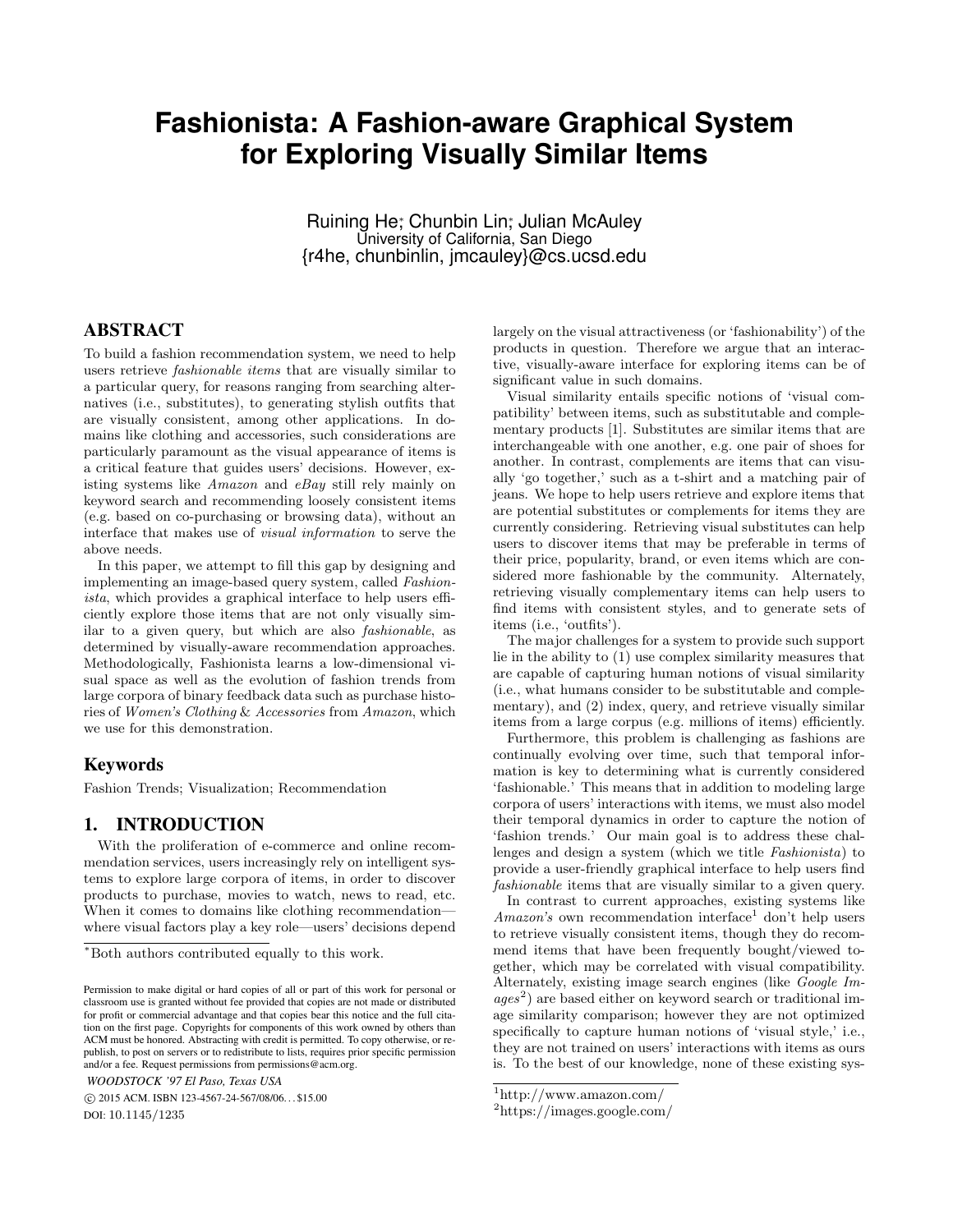tems provides an interface that can help users evaluate the fashionability of items as Fashionista does.

Methodologically, Fashionista is based on state-of-the-art visual models that are able to learn the temporal evolution of fashion trends from large corpora of binary feedback data with images and timestamps [1, 2, 3]. For visualization and efficient querying, all items in the corpus are embedded into a low-dimensional visual space ('style space') such that nearby items (i.e., neighbors) have been rated similarly (in terms of appearance) by the users in the corpus. More specifically, our contributions are summarized as follows:

- We propose a demonstration of a system, Fashionista, which provides a novel graphical interface for exploring visually similar items within an automatically learned visual space.
- Fashionista learns and visualizes the fashionability evolution of each item during the lifetime of the corpus, which can help users to find currently 'stylish' items.
- Fashionista operates on large, real-world corpora of items. For demonstration, we use the Women's Clothing & Accessories dataset from Amazon [1], which consists of over 0.6 million items, 1.8 million users, and 3.2 million user-item interactions spanning 11 years.

This rest of the paper is organized as follows. We first introduce Fashionista's architecture and interface in Section 2, followed by demonstrations of multiple use cases in Section 3. We discuss related works in Section 4 and conclude in Section 5.

#### 2. OVERVIEW OF FASHIONISTA

In this section we give an overview of the architecture of Fashionista, after which we discuss the unique features of our user interface.

#### 2.1 Architecture

The system architecture of Fashionista is presented in Figure 1. On the server side, an Index Builder creates inmemory indices on the system's 'knowledge', i.e., the visual space and fashion trends produced by the Fashion Learner. On the client side, a query is created by the Query Generator with the help of the Autocompletion Manager,<sup>3</sup> which provides a list of candidate queries. Once a complete query is submitted from the client, the Fashionability Retriever and the Nearest Neighbor (NN) Searcher are triggered to obtain the query item's fashionability values and its k-NNs. In particular, to obtain k-NNs, Fashionista first looks up the category inverted index to retrieve a list of candidate items. Afterwards, Fashionista builds a heap of items whose fashionability scores are greater than  $\alpha$  and the top-k items are popped off the heap. Those results are then sent to the Fashionability Visualizer and the Visual Space Explorer for visualization.

#### 2.2 User Interface

The interface for Fashionista is shown in Figure 2, which consists of three parts: the query generator, fashion trend exhibitor, and visual space explorer (corresponding to  $(1)$ , (2), and (3) in Figure 2, respectively).



Figure 1: Architecture of Fashionista.

#### *2.2.1 Query Generator*

A query generated by the Fashionista query generator consists of four parts: (1) a list of categories chosen using the category filter component; (2) an item identifier input by the user, which can either be typed directly or chosen from a list of candidate queries provided by Fashionista's autocompletion manager (or selected through navigation); (3) a number k, which is selected from a drop-down list; and  $(4)$ a threshold value  $\alpha$ , which is set by sliding the window in the slider.

Query autocompletion [4] helps users to identify candidate queries when only prefixes are input. It significantly improves the efficiency of query generation since users are only required to input a few characters. In Fashionista, the server maintains a *trie* for all item identifiers in its main memory. Every time a new character is entered, an Ajax request is sent to the server which looks up the trie and returns a list of candidate items with a matching prefix. In addition, the server also returns the corresponding icon images for the candidate items to provide a preview in the item id input text box.

#### *2.2.2 Fashion Trend Exhibitor*

The fashion trend exhibitor surfaces a plot of the fashionability scores of the query image from the year of 2006 to 2014, based on the model from [2]. Technically, Fashionista maintains an inverted index for each item to index its fashionability scores. For example, the fashionability trend in Figure 2 tells the user that the shoe (with item id  $B004V7858C$  is gaining fashionability in recent years.

#### *2.2.3 Visual Space Explorer*

The visual space explorer visualizes the k-NNs of the query image within the visual space, after filtering out items not from the selected categories or with fashionability scores lower than  $\alpha$ . The k-NNs are displayed as a heat map where the color of each point indicates the fashionability of the item,<sup>4</sup> as shown in  $\circled{3}$  in Figure 2. When the spot is clicked, detailed information like brand, price, rating, etc. of the clicked item is displayed on a product description panel.

Users can explore this visual space by (1) zooming in/out and dragging the visual space explorer, and (2) clicking the image of an item on its product description panel to issue a new query. Figure 3 shows an example where we zoom in the area around the query item B004V7858C. As we can see from this figure, the nearest neighbors retrieved by Fashionista share similar visual style with the query. Assuming

 $3$ The Query Generator communicates with the Autocompletion Manager via AJAX requests, which are triggered when the content of the input box changes.

<sup>4</sup>Warmer color means greater fashionability score.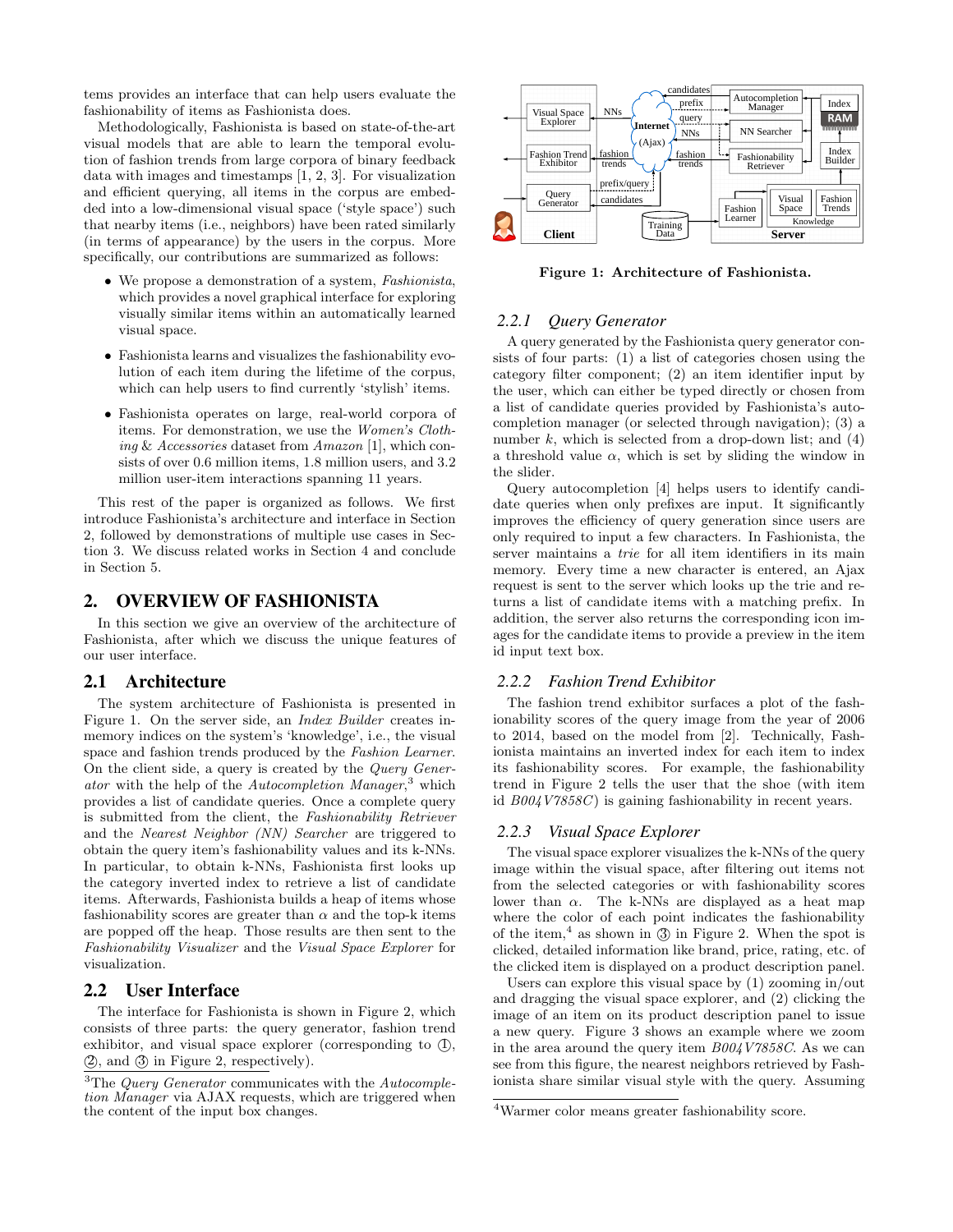

Figure 2: A screenshot of Fashionista. (I) is the query generator with four components: I. category filter (supporting multiple selections); II. item id input text box; III. drop-down list accepting a number of NNs to return; and IV. a slider to filter out unfashionable items. (2) is the exhibitor showing the fashion trend of the query item. 3 is the visual space explorer with zoom-in/out, drag and rotation features. Demo link: http://132.239.95.211:8080/demowww/index.jsp.



Figure 3: A screenshot of the zoom-in effect of the visual space explorer. Note that (1) the detailed information of each item can be obtained by clicking its image; and (2) the color of the circled border of each image indicates the item's fashionability rank. The ranking color bar can be seen at the top-right corner.

the user is attracted this neighbor they can query this item simply by clicking its id.

#### 2.3 Fashion Learner

Fashionista is built on top of state-of-the-art visual models that are capable of learning both the dimensions of people's visual preferences as well as their temporal dynamics, i.e., fashion trends.

Training data. To capture the temporal dynamics of the general tastes of the public, our model directly learns from large datasets from Amazon, introduced by [1]. This dataset temporally spans almost one decade. Training data consists of triplets of the form (user, item, timestamp) denoting one purchase entry. Additionally, one image for each item is used to extract high-level visual features from a pretrained Deep Convolutional Neural Network (Deep CNN) [5], fed as input to the model. This is a One-Class Collaborative Filtering setting [6] where our model estimates users' fashion-aware personalized ranking functions based on their past feedback.

Model Specifics. Our model produces a *visually-aware* preference predictor that extends standard Matrix Factorization by modeling visual dimensions and non-visual (i.e., latent) dimensions simultaneously. Here the basic idea is to uncover low-dimensional decision factors to explain user's historical purchase activities. To account for fashion dynamics, our model further captures the following phenomena: (1) items gradually gain/lose 'attractiveness' in different visual dimensions over time; (2) users weigh visual dimensions differently as time goes by; and (3) each user's visual preferences also evolve with time. Our model uses 'global' structures to capture the first two phenomena which describe visual dynamics at the community level (i.e., fashion evolution) as well as 'local' structures to account for personal evolution. See our papers for further details [2, 3]. Ultimately, our model uncovers visual dimensions and fashion dynamics by predicting users' behaviors as accurately as possible.

Finally, the output of the model includes (1) a projection of items into an uncovered 'visual space' where items with similar styles (in terms of how users evaluate them) are embedded to nearby positions, and (2) fashionability evolution of each item during the time span of the dataset, among other features. To visualize the visual space (10 dimensional in our case) on the user interface, Fashionista further embeds it in two dimensions with t-SNE [7].